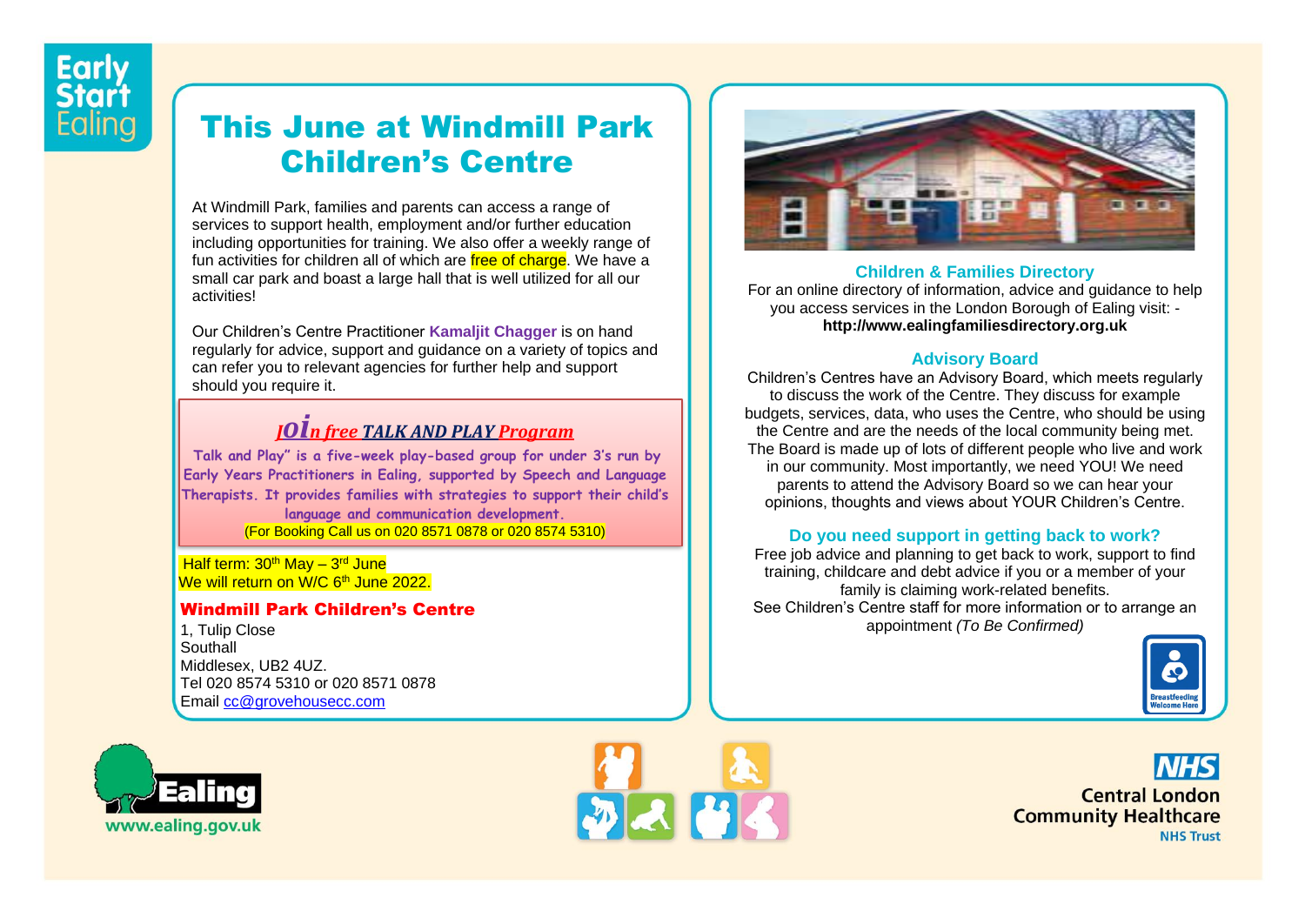

# Windmill Park Children's Centre Timetable -**June** 2022



Windmill Park Children's Centre, I Tulip Close. Southall. Middlesex UB2 4UZ Tel: 020 8574 5310 See our website for more information [www.ealingfamiliesdirectory.org.uk](http://www.ealingfamiliesdirectory.org.uk/)